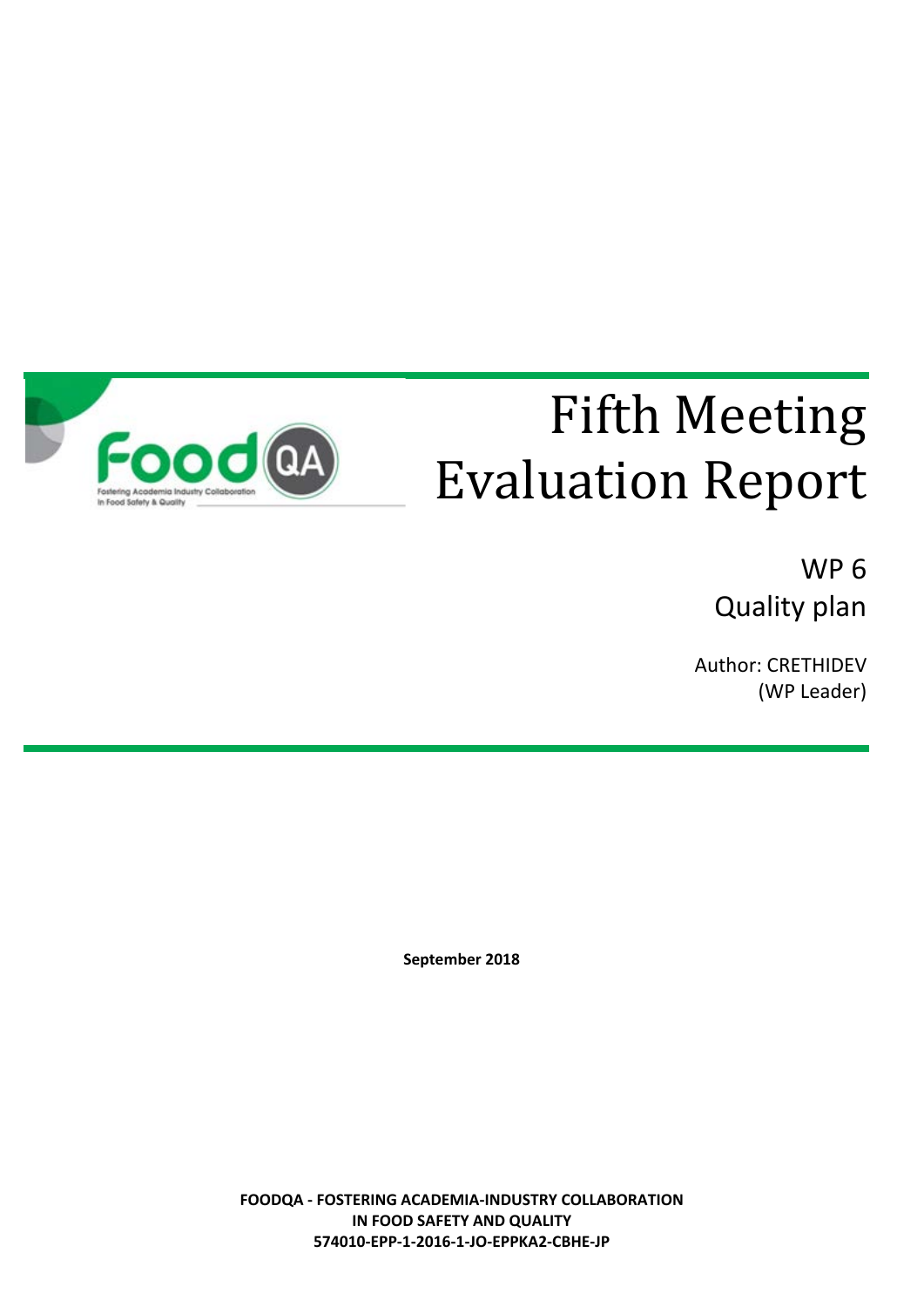

#### **Document Data**

*Deliverable: Fifth Meeting Evaluation Report*

*Work Package: 6. Quality plan*

*Work Package Leader: P13-CRETHIDEV (Greece)*

*Partners involved: P1-JUST (Jordan), P2-UJ (Jordan), P3-MU (Jordan), P4-BAU (Jordan), P5-MONOJO (Jordan), P6-JFDA (Jordan), P7-HTWK (Germany), P8-UNITE (Italy), P9-SPLIT (Croatia), P10-JU (Jordan), P11-AUA (Greece), P12-P&B (Portugal), P13-CRETHIDEV (Greece).*

*Distribution level: Partnership (Confidential)*

*Review by: Internal*

*Document Version: 1 (final)*

*Status: Approved*

#### **Document History**

| <b>Version</b> | Date       | <b>Author/Organization</b> | <b>Changes</b> |
|----------------|------------|----------------------------|----------------|
|                | 17/09/2018 | <b>CRETHIDEV</b>           | Base document  |
|                |            |                            |                |
|                |            |                            |                |

#### **Disclaimer**

This project has been funded by the Erasmus+ Programme of the European Union.

The information and views set out in this publication re those of the author(s) and do not necessarily reflect the official opinion of the European Union. Neither the European Union institutions and bodies nor any person acting on their behalf may be held responsible for the use which may be made of the information contained therein.

Reproduction is authorised provided the source is acknowledged.

All rights reserved

**Project Nr 574010-EPP-1-2016-1-JO-EPPKA2-CBHE-JP**



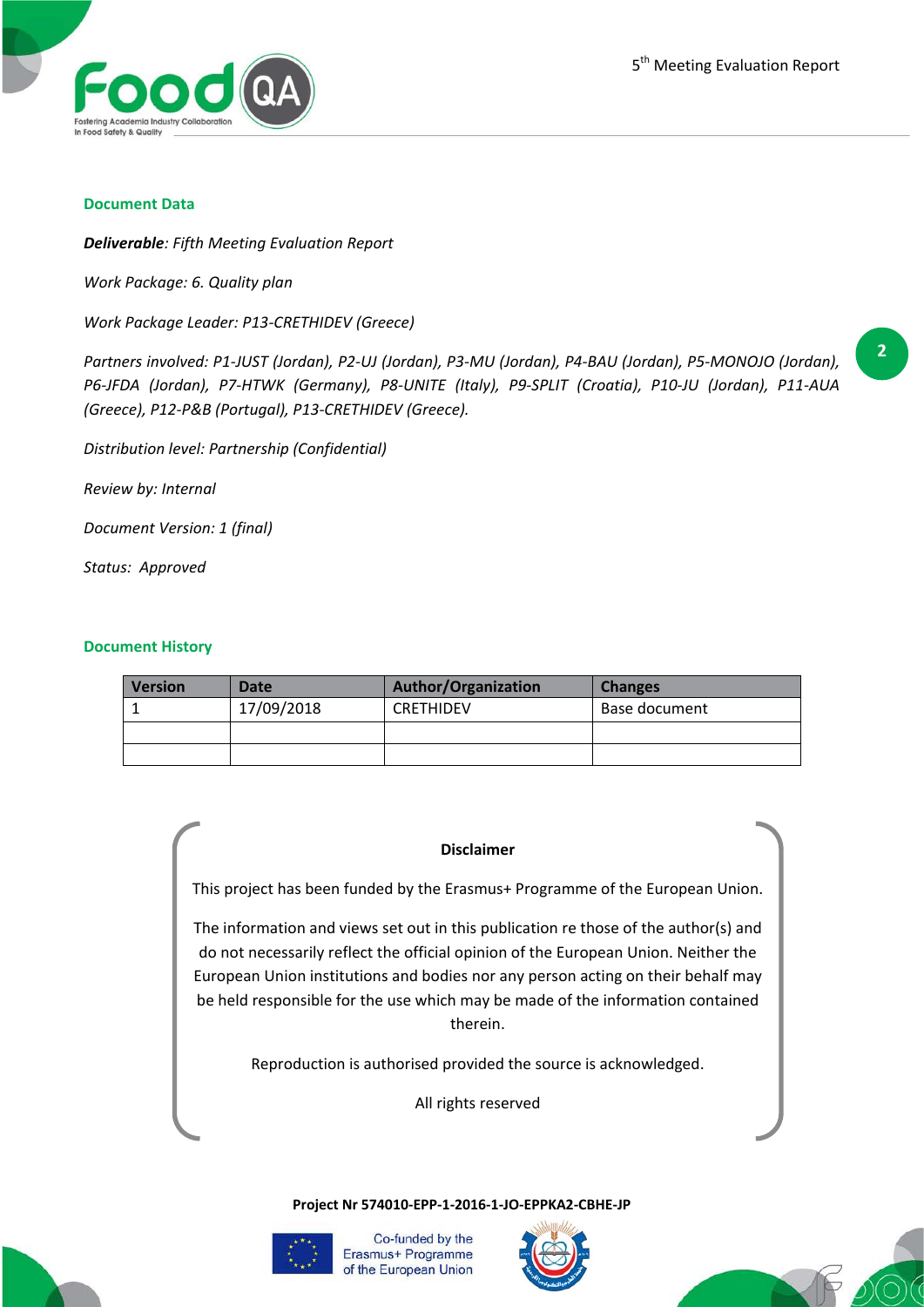

# **Table of Contents**

| $1 \quad \blacksquare$ | $In traditional, 10011, 1011, 1011, 1011, 1011, 1011, 1011, 1011, 1011, 1011, 1011, 1011, 1011, 1011, 1011, 1011, 1011, 1011, 1011, 1011, 1011, 1011, 1011, 1011, 1011, 1011, 1011, 1011, 1011, 1011, 1011, 1011, 1011, 1011, 1011, 1011,$ |  |
|------------------------|--------------------------------------------------------------------------------------------------------------------------------------------------------------------------------------------------------------------------------------------|--|
| $2^{\sim}$             |                                                                                                                                                                                                                                            |  |
| $3^{\circ}$            |                                                                                                                                                                                                                                            |  |
| 3.1                    |                                                                                                                                                                                                                                            |  |
|                        |                                                                                                                                                                                                                                            |  |
|                        |                                                                                                                                                                                                                                            |  |
|                        |                                                                                                                                                                                                                                            |  |

 $\overline{\mathbf{3}}$ 

Project Nr 574010-EPP-1-2016-1-JO-EPPKA2-CBHE-JP





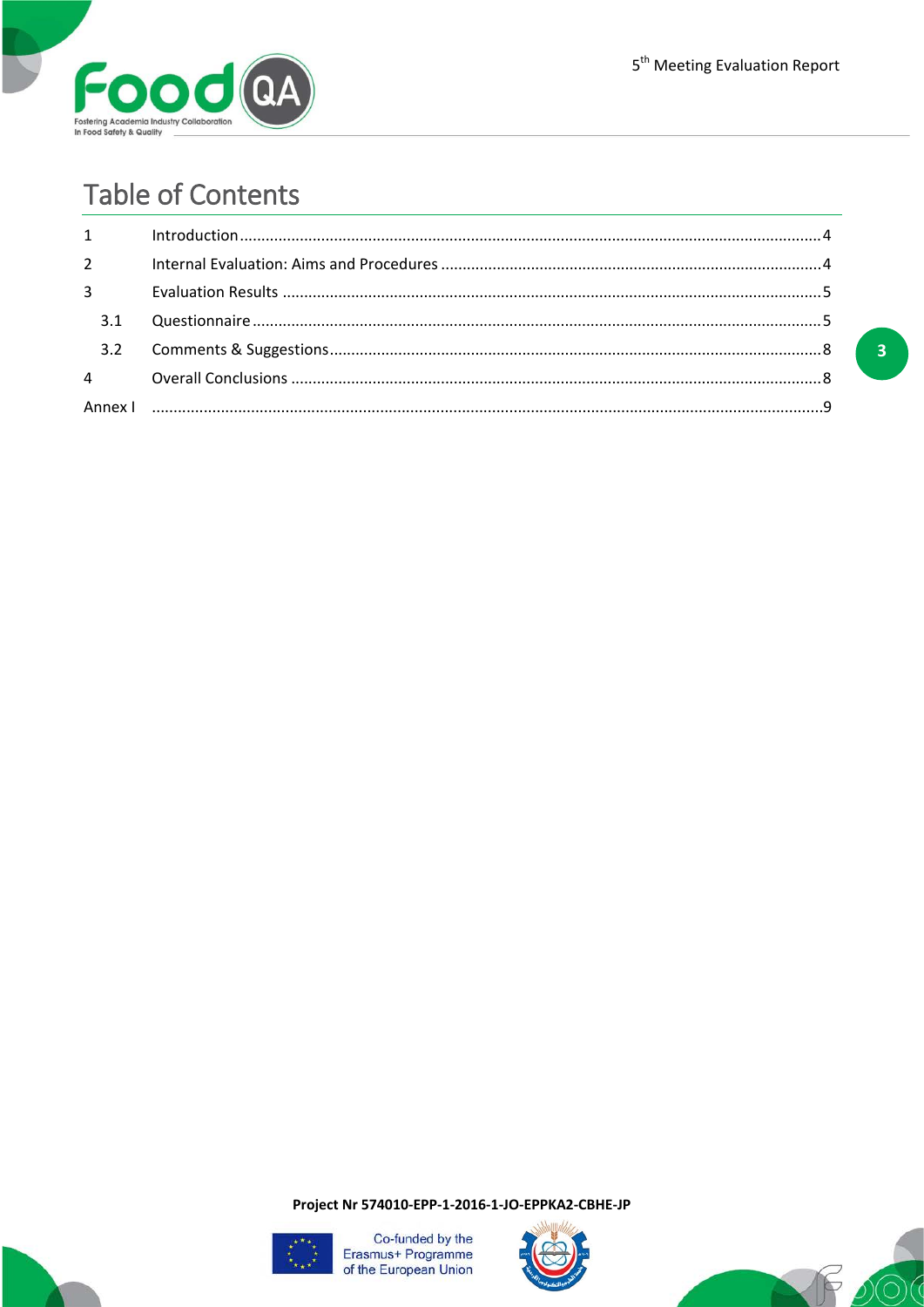

## 1 Introduction

The project FOODQA "Fostering Academia Industry collaboration in Food safety and Quality" has been cofunded under the Erasmus+ Programme. The FoodQA project aims at reinforcing and structuring a Jordanian network for promoting entrepreneurship and innovation in the food area, while improving the flow of knowledge and cooperation between HEI and industry. To achieve this ambitious goal, the consortium identified a set of activities to be carried out through the creation of the FoodQA centers. These activities will lead to key changes in teaching and learning approaches and will build strong & durable bridges between academia and industry.

The partnership has agreed to ensure that all relevant measures shall be taken in order for the project to be implemented with high quality provisions. The main quality characteristics regarding the progress of the project, that will be sought to be accomplished, are the effectiveness of management and communication among the partnership, the timely accomplishment of its milestones and the effective budget control.

## 2 Internal Evaluation: Aims and Procedures

This document is for internal use by the project team and has been prepared in the context of the internal quality evaluation of the Project. With an aim to ensure the quality of the FOODQA project, key project processes, such as the partnership meetings are assessed through internal self-evaluation of the consortium by the project partners.

The aim of the evaluation is to assess the organisational issues of the meeting, and also the value of the received information to the project progress.

The internal evaluation is performed after each partnership meeting; all participants receive a questionnaire using an online digital survey tool that allows respondents to remain anonymous in order to collect quantitative and qualitative data.

The assessment is done by analyzing the responses from each partner to these questions.

The Quality Manager collects all the answers from the partners and integrates them into a report which will reflect the views of the consortium on its progress.

**The meeting/event is considered approved if the percentage of agreement is more than 70% of weighted answers with score ≥ 3. Scores less than this will require corrective actions by the partnership, led by the Project Coordinator.**

The delivery of the questionnaires and the collection of results of this internal evaluation were done using Google Forms. Elaboration of results was done using MS Excel.

**Project Nr 574010-EPP-1-2016-1-JO-EPPKA2-CBHE-JP**





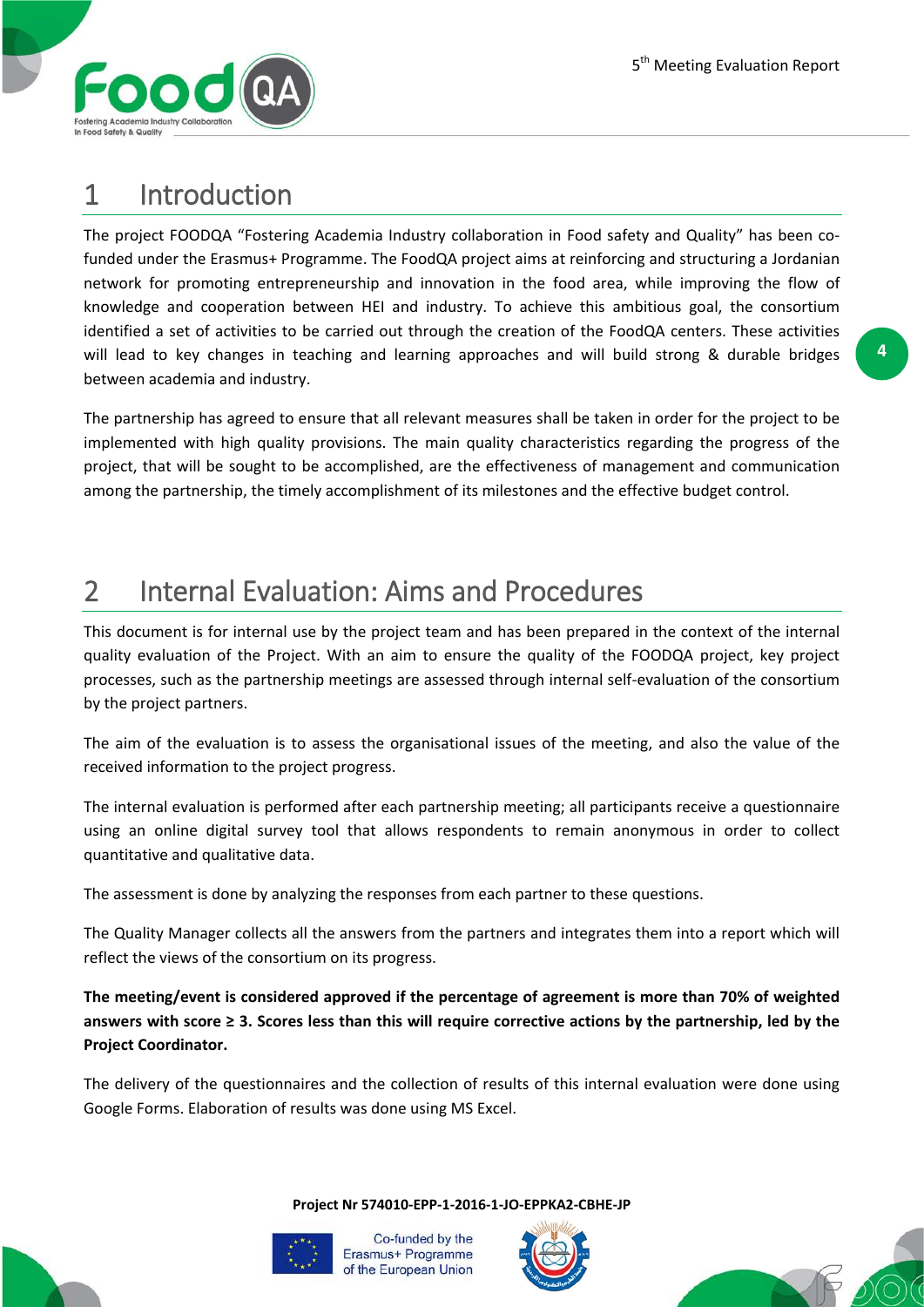**5**



### 3 Evaluation Results

The Fifth Meeting Evaluation was implemented after the meeting in Split, Croatia that was held on August  $27<sup>th</sup>$  - September 1<sup>st</sup> 2018. A questionnaire was prepared and was delivered to the partners through Google Forms.

Partners were allowed to submit their answers during the period from September  $8<sup>th</sup>$ , 2018 to September 14th, 2018. **Out of 19 participants in the meeting (according to the Attendance List), 18 responses were received, coming from all partners (95% participation in the survey).**

The survey contained a set of questions (5-point Likert scale), in which respondents had to give a grade between 1 and 5, with 5 being the highest (fully agree) and 1 the lowest (fully disagree). Also, the possibility to provide comments at the end was provided.

**At the end respondents were asked regarding their personal data, for the purpose of ascertaining partner participation. This information was optional for the participants in order to preserve their anonymity.**

Annex I gives the Attendance list with all attendees per partner.

The results given below incorporate all the findings of the evaluation questionnaire.

#### 3.1 Questionnaire

Partners were asked to rate some questions characterizing the overall meeting organization and effectiveness. Answers to all the questions were required.

Looking at the following chart, the majority of the partners seem to be very satisfied about the organization of the meeting, and its contribution to the progress of the project so far.

Looking the chart, it is possible to understand that the meeting was extremely useful to clarify some important aspects of the project. As we can see, the majority (94%) of the partners stressed that the meeting contributed positively to the progress of the project and the scheduling of the next steps, which is vital to the success of the project. Only one respondent had a different opinion on that mater.

Moreover, it is of high importance that 95% agreed that all presentations were clear and understandable and that they could work in very good facilities. One participant answered negative on that question.

Furthermore, 83% of the participants believe that all had the opportunity to express their observations, comments and questions about the topics of the meeting. 11% had a neutral response on that matter, while one participant had a negative response.

89% were satisfied regarding the overall meeting and believe that it was well planned and organized. 11% answered neutral on that question.

**Project Nr 574010-EPP-1-2016-1-JO-EPPKA2-CBHE-JP**





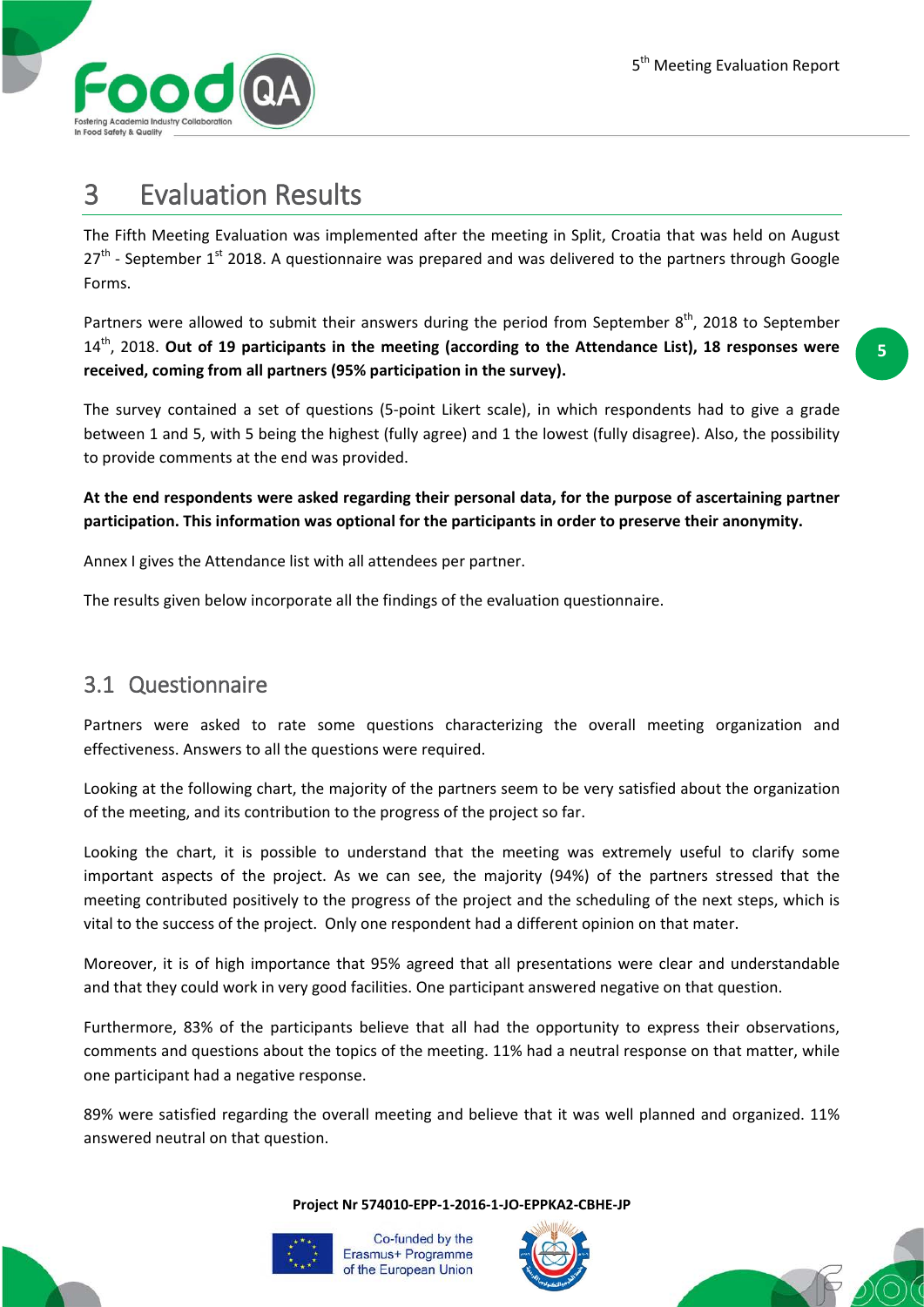

73% stated that the timetable was respected, while 17% had a neutral response and 11% a negative response.

Also 94% stated that the agenda of the meeting was clear and well balanced focusing on all the key aspects of the project. One participant had a different opinion, as he/she wasn't satisfied regarding the agenda of the meeting.

94% believe that the access to the venue of the meeting was easy, while one participant believes that the access to the venue wasn't easy.

88% believe that catering and meals were satisfactory, while one participant had responded neutral and one stated that they weren't satisfactory. Moreover 89% believe that the proposed accommodation was satisfactory, while 12% stated that it wasn't satisfactory.

The combined percentage of agreement for scores ≥ 3 was above the threshold of 70%, for all questions.

|                                                                                                                                  | $1 -$<br><b>Fully</b><br><b>Disagree</b> | $2 -$<br><b>Disagree</b> | $3-$<br><b>Neutral</b> | $4-$<br>Agree  | $5-$<br>Fully<br>agree | weighted<br>average | <b>Combined</b><br>%<br>(≥ 3) | <b>TOTAL</b> |
|----------------------------------------------------------------------------------------------------------------------------------|------------------------------------------|--------------------------|------------------------|----------------|------------------------|---------------------|-------------------------------|--------------|
| 1. The meeting was well planned and<br>organized                                                                                 | 0                                        | 0                        | $\overline{2}$         | $\overline{3}$ | 13                     |                     |                               | 18           |
|                                                                                                                                  | 0%                                       | 0%                       | 11%                    | 17%            | 72%                    | 92%                 | 100%                          | 100%         |
| 2. The agenda of the meeting was clear,<br>balanced, focusing on all key topics                                                  | $\Omega$                                 | $\mathbf{1}$             | $\Omega$               | $\overline{4}$ | 13                     |                     |                               | 18           |
|                                                                                                                                  | 0%                                       | 6%                       | 0%                     | 22%            | 72%                    | 92%                 | 94%                           | 100%         |
| 3. The topics were presented and discussed in<br>a clear and understandable manner                                               | $\mathbf{1}$                             | $\Omega$                 | $\Omega$               | $\mathbf{1}$   | 16                     |                     |                               | 18           |
|                                                                                                                                  | 6%                                       | 0%                       | 0%                     | 6%             | 89%                    | 94%                 | 94%                           | 100%         |
| 4. The timetable was respected                                                                                                   | 0                                        | $\overline{2}$           | 3                      | $\overline{3}$ | 10                     |                     |                               | 18           |
|                                                                                                                                  | 0%                                       | 11%                      | 17%                    | 17%            | 56%                    | 83%                 | 89%                           | 100%         |
| 5. All participants had the opportunity to<br>express their observations/comments/<br>questions about the topics of the meeting. | $\mathbf{1}$                             | 0                        | $\overline{2}$         | $\overline{2}$ | 13                     |                     |                               | 18           |
|                                                                                                                                  | 6%                                       | 0%                       | 11%                    | 11%            | 72%                    | 89%                 | 94%                           | 100%         |
| 6. The meeting provided added value with<br>respect to the progress of the project and<br>the scheduling of the next steps.      | $\mathbf{1}$                             | $\Omega$                 | $\mathbf 0$            | $\overline{2}$ | 15                     |                     |                               | 18           |
|                                                                                                                                  | 6%                                       | 0%                       | 0%                     | 11%            | 83%                    | 93%                 | 94%                           | 100%         |
| 7. Access to the venue of the meeting was<br>easy                                                                                | $\mathbf 0$                              | $\mathbf{1}$             | $\mathbf{0}$           | $6\phantom{1}$ | 11                     |                     |                               | 18           |
|                                                                                                                                  | 0%                                       | 6%                       | 0%                     | 33%            | 61%                    | 90%                 | 94%                           | 100%         |
| 8. The conference room and its facilities<br>facilitated the work during the meeting                                             | $\mathbf{1}$                             | $\Omega$                 | $\Omega$               | $\mathbf{1}$   | 16                     |                     |                               | 18           |
|                                                                                                                                  | 6%                                       | 0%                       | 0%                     | 6%             | 89%                    | 94%                 | 94%                           | 100%         |
| 9. Catering and meals were satisfactory.                                                                                         | $\Omega$                                 | $\mathbf{1}$             | $\mathbf{1}$           | 8              | 8                      |                     |                               | 18           |
|                                                                                                                                  | 0%                                       | 6%                       | 6%                     | 44%            | 44%                    | 86%                 | 94%                           | 100%         |
| 10. Proposed accommodation was                                                                                                   | $\mathbf{1}$                             | $\mathbf{1}$             | $\mathbf 0$            | $\overline{3}$ | 13                     |                     |                               | 18           |
| satisfactory.                                                                                                                    | 6%                                       | 6%                       | 0%                     | 17%            | 72%                    | 89%                 | 89%                           | 100%         |

**Project Nr 574010-EPP-1-2016-1-JO-EPPKA2-CBHE-JP**



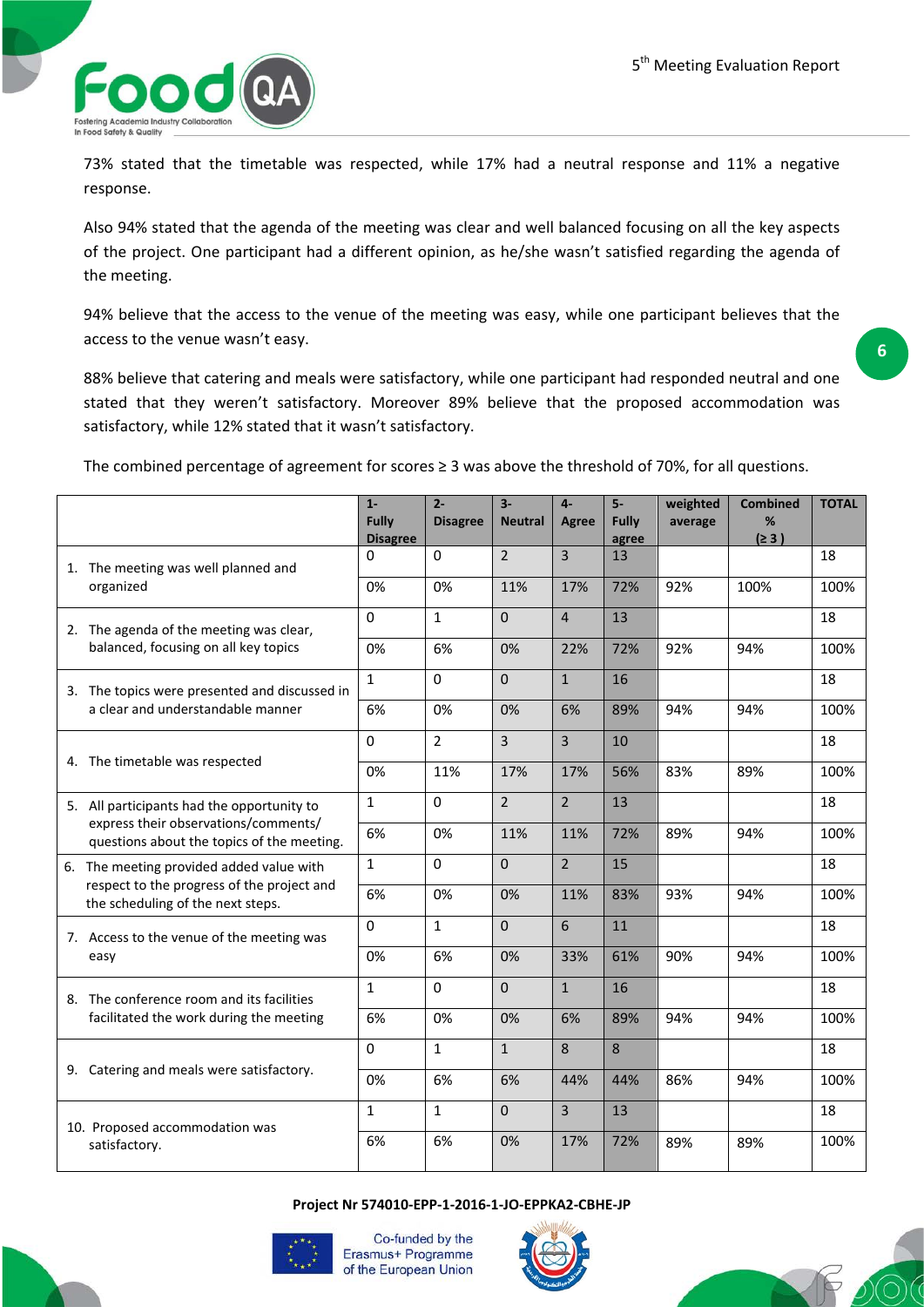



**Project Nr 574010-EPP-1-2016-1-JO-EPPKA2-CBHE-JP**





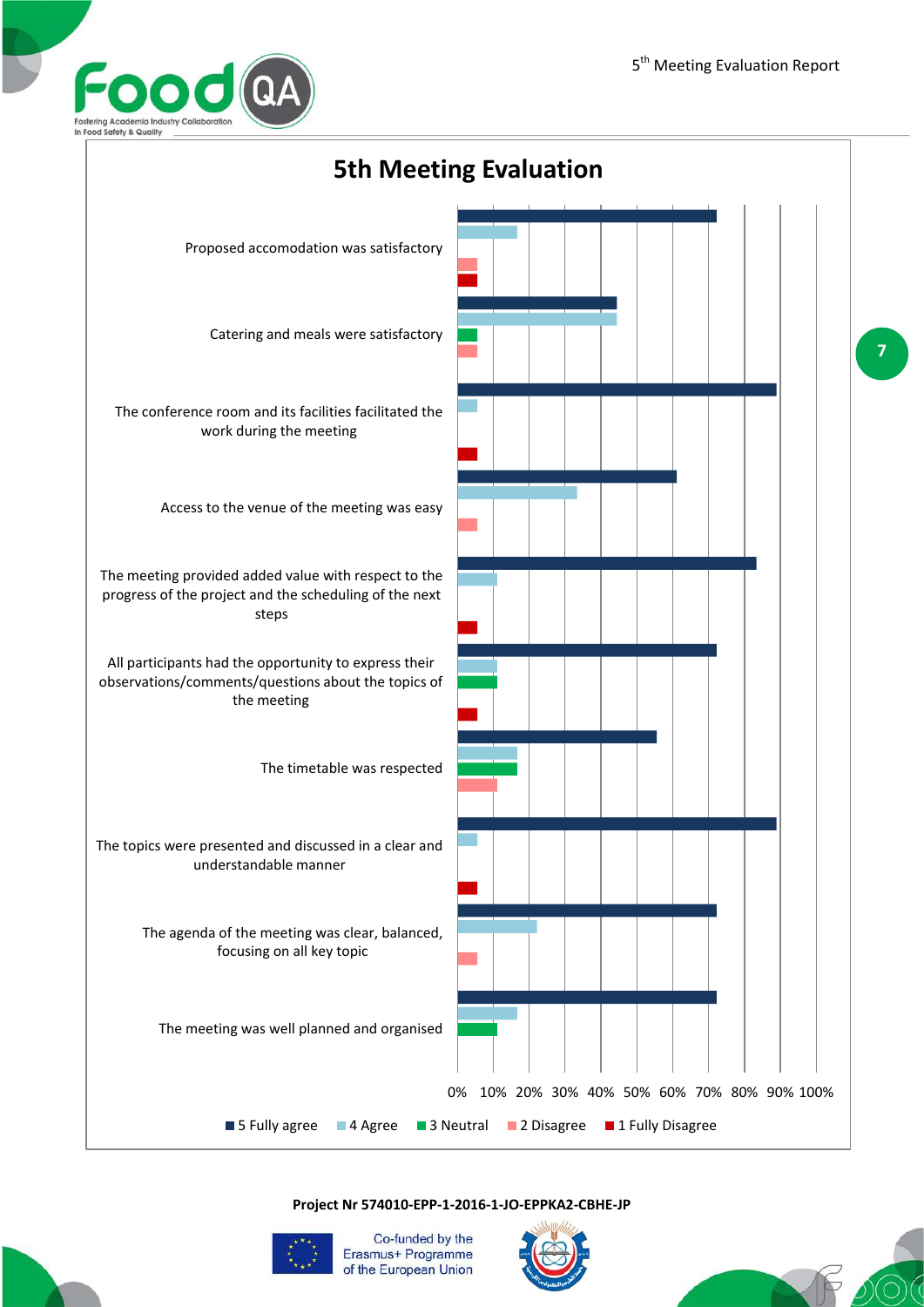

#### 3.2 Comments & Suggestions

2 partners made additional comments and suggestions. The comments and suggestions highlight the following aspects:

- *The agenda was not clear and the timetable changed after reaching Split.*
- *The conference room was large and comfortable but far from downtown and not well connected.*
- *I gave '1' to the accommodation, because I selected another accommodation outside the campus. In the survey there is no possibility of "not applicable".*
- *The agenda has not been respected at all.*
- *No updates were sent to the participants regarding the agenda and the time schedule.*
- *Information about the start of the meeting arrived just 1.15 min before the start itself.*

### 4 Overall Conclusions

Overall, the results of the analysis show a perception of a very good partnership since the majority of the partners agree that the contents of the meeting contributed to making the work ahead much more concrete and that the meeting was useful to clarify some important aspects of the project, as it contributed positively to the progress of the project and the scheduling of the next steps.

Some partners commented that the agenda wasn't respected and they did not receive any information regarding the changes of the time schedule.

By analyzing the rates the questions received, we observe that no question has a range from 4-5.

1 out of 10 questions had a range of responses from 3 to 5. That question that received only positive as well as 2 neutral responses was "*The meeting was well planned and organized*".

4 questions have a range of responses from 2-5, whereas for 5 questions, the range was 1 to 5.

9 out of 10 questions received at least one negative response.

By analysing the weighted averages for each question, we observe that the lowest rated question was "*The timetable was respected*" (83%). whereas the highest result came for the questions "*The topics were presented and discussed in a clear and understandable manner*" and "*The conference room and its facilities facilitated the work during the meeting*" (94%),

**Project Nr 574010-EPP-1-2016-1-JO-EPPKA2-CBHE-JP**